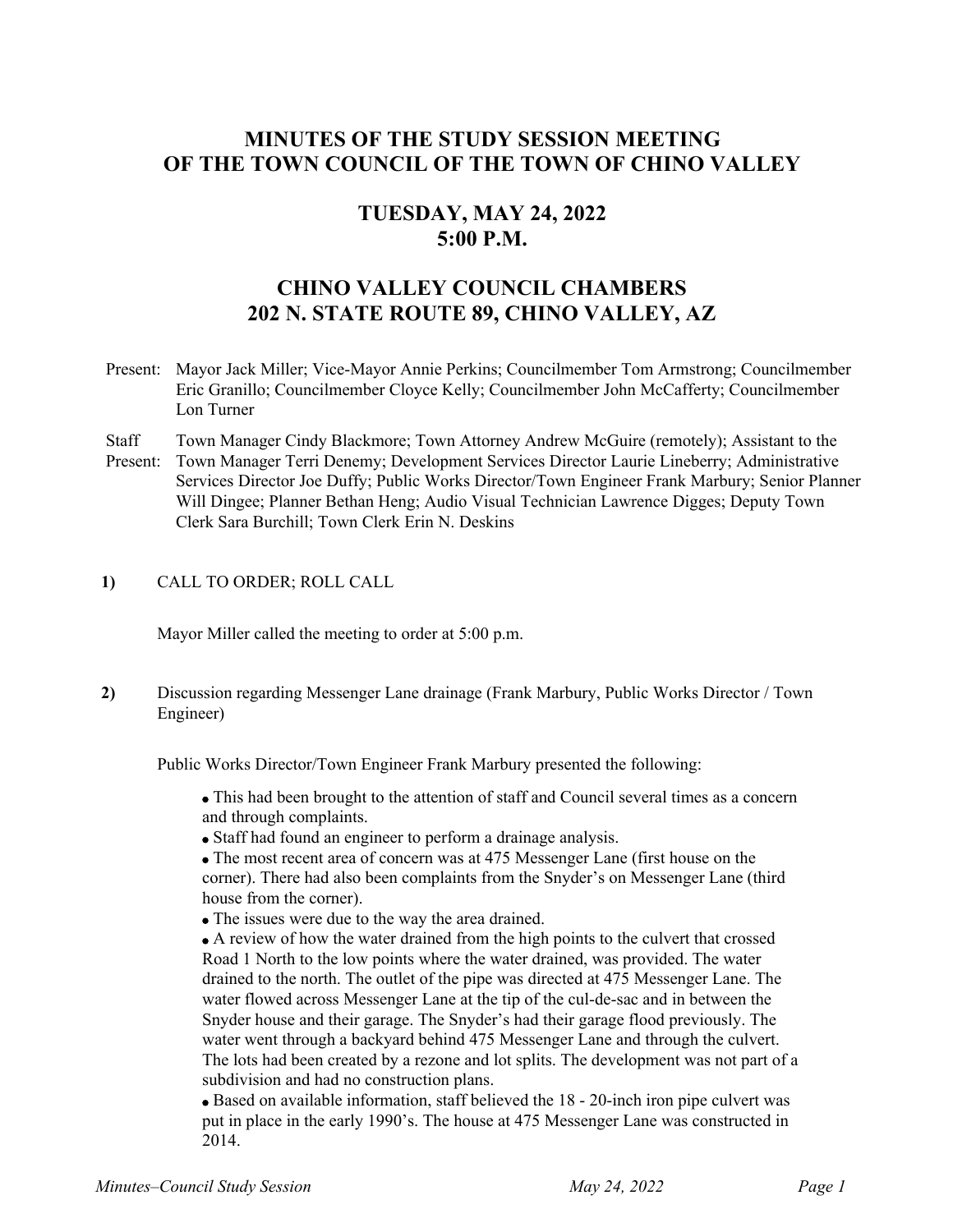The development's zoning was established in 2013 (Ord. 13-772) and had six zoning stipulations attached. One stipulation required a minimum finished floor elevation to be set by an engineer and reviewed by the Town engineer. A records request for that information had been filed by the homeowners, but the Town did not have a record of that home elevation being reviewed by the engineering department. Staff could not say for sure that one did not exist, but they did not have record of it.

• Martin Messenger of MD Builders was the signatory and the applicant for the rezone and the applicant on the building permit for the subject house. They should have at least had notice of the elevation requirement.

Messenger Lane had been built through a settlement between the Town and MD Builders, in which MD Builders graded the road and based the road with gravel. The Town chip sealed the road around 2017. The road was dedicated to the Town.

Lyon Engineering and Survey studied and surveyed the area. The house's finished floor was approximately six inches above the low point of Road 1 North and the garage was only a half inch above the road. The house was built a foot above existing grade, which was typical, but it also should have been built a foot above the road grade, which it was not. This was significant because of the way the water topped the road.

The Lyon's study showed that the existing culvert did technically meet Town code because the code required that a 100-year flood event could not overtop a road by more than one foot. There was a 1% chance of a 100-year event happening.

In their study, the engineers also predicted that 475 Messenger Lane could see water in it with a storm event as small as a ten-year event.

The engineers determined that by adding additional culverts, the risk of flooding the house could be lowered. The engineers also determined that there was very little risk to the property structures to the north even if more water was released through the area.

The engineers predicted that a two-year storm was three inches below the house's finished floor elevation and the 100-year storm was six inches above the finished floor elevation.

All of the options given to address the issue let the same amount of water through the culverts, but the culverts themselves were different sized pipes: 15-18 inch pipes; 10-24 inch pipes; and 6-30 inch oval shaped pipes. These should keep water out of the living structure, but there could still be water in the garage. The prices would vary with the different pipes. The engineer estimates were between \$70,000 and \$100,000.

Back in 2017, the Council approved a priority list of flood control projects through use of the County flood control money that was shared with the Town. The list originally had approximately four projects and there were two projects remaining from the list:

Cemetery Draw at Chino Meadows II, which had flood waters ranging from o one to three feet. The project would carry water to the Santa Cruz wash. It was the next project on the list for project design and would begin in the next fiscal year. It would most likely require federal approval because it would change the way water went into the wash, which was federally regulated. The first step would be to have a design concept and get federal approval.

Chino Wash crossed Reed Road and Road 5 North. The floodplain crossed both oroads and was closed every monsoon season. This was an expensive multi-year project.

It was up to Council to determine the priorities and where the money would go.

Council, Town Attorney, and staff discussed the following:

This was the developer's responsibility but was being considered by the Town because there was no record found of an engineer's certificate. This was the classic example of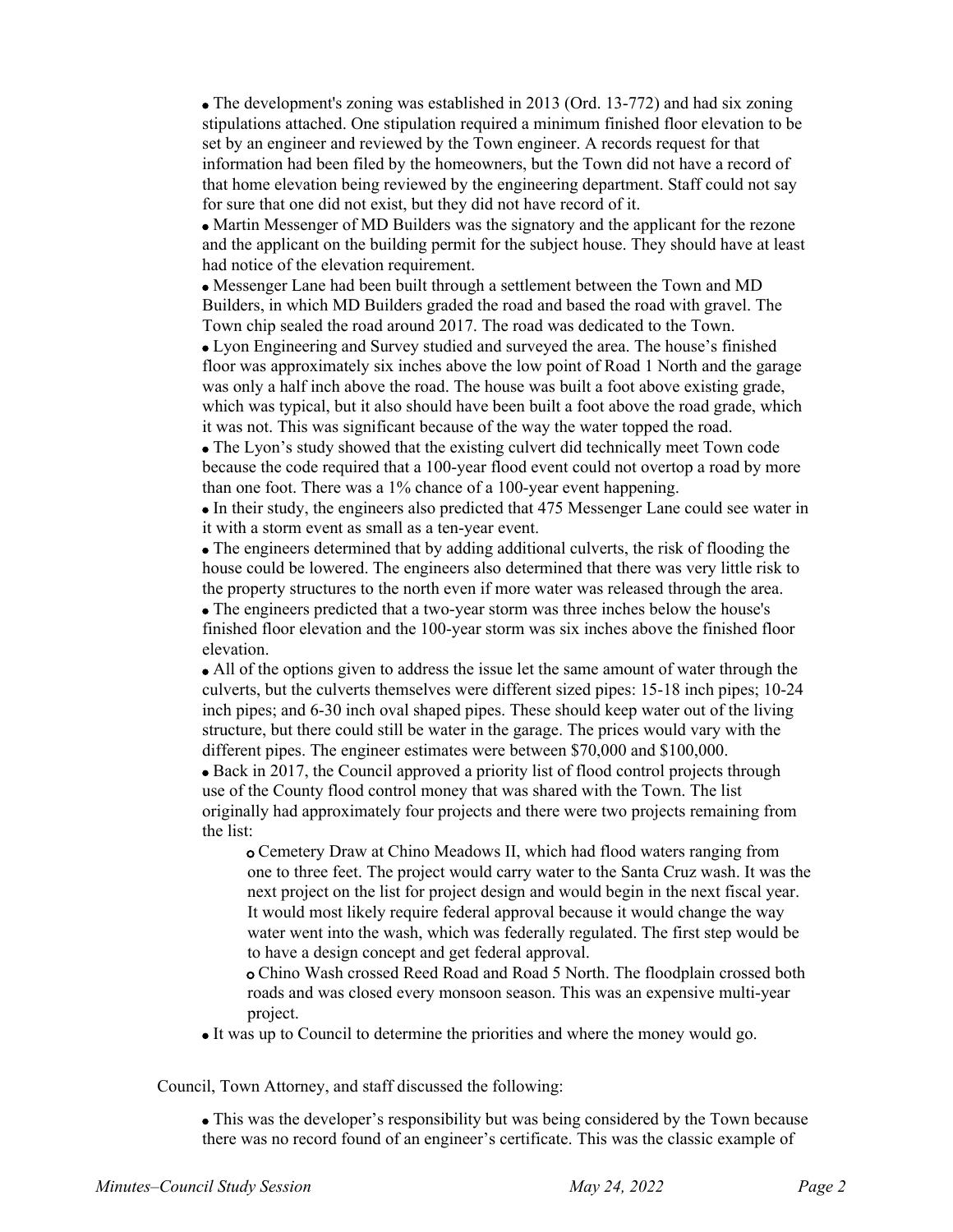why the Town developed subdivision regulations. It prevented the developers of lot splits from not following the requirements of the Town's development regulations. Legal Council did not know if the Town had a cause of action to go after Mr. Messenger. Any recourse would need to be through the property owners.

It was unclear if the Town ensured zoning requirements were met. It was the builder's responsibility to meet the stipulations, even if the Town missed getting the record from them. Presently, the Town engineer and the building department now worked together to ensure that all requirements were being met.

When the original project went through the Planning and Zoning, it had been questionable from the beginning. The subject property may have been the first property that Mr. Messenger built, and it was believed that there was a Town document that required buyer disclosure regarding the lot splits. Legal Council would need to research the issue further and the information could be provided to the property owners.

Staff thought that when approval was granted through the building permit, the house was one foot above the existing grade, but the grade was lower than the road.

• The Town had options, varying from what they were compelled to do and what they were able to do. Any Town project would not be lot to lot, but a public works project that dealt with the larger issue could be considered. Projects could be analyzed, and priorities determined. The Council could voluntarily take on this project that dealt with the larger issue, not the single home.

The culverts might protect the individual house, but there was still the issue of water running through the other properties. The Town could see if there was a project that could divert the water, as long as it did not negatively affect other properties. It would be similar, but a larger project than the Chino Meadows project. The funneling of the current water flow was not done by the Town.

Members thought it was Mr. Messenger's responsibility and that the Town should not have to go reverse engineering or create a drainage plan for the subdivision. The homeowners should unite and go after the developer to complete what was required.

#### Public comment:

Randy Stufflick – They had done extensive research on the road that was built in 1990. The natural flow used to go where the culvert was across the road. When the road was completed, it was raised up and the natural flow was moved to the west 160-feet on Messenger Lane. Now his entire property turned into a lake until the water moved 150 feet to the lowest part of the road. Someone had already moved the natural flow of water. The water on their property with 1.5 inches of rain had drowned their septic system and pushed water back into the tank, causing problems. They had videos of what was happening. The culvert was in the natural flow of water, but the raised road had caused the natural flow to move. He had talked with Brian Thompson with the State, and he had explained that the area was a 44-acre watershed, and that an 18 inch pipe could not keep up with the flow of water. The water lifted all his ties (house ties) and it was a disaster. The neighboring property had created their own problems but were now pushing all the water into the ditch going in front of his house instead of taking the natural flow in the middle where it should go. They had Class C soil, and water ran right over the soil, so it came down fast and hard.

• Beth Allsup – owned a home on Messenger Lane. She had the Ordinance signed by the Town in 2013. It said on the ordinance that prior to the issuance of any building permit, a stamped engineered drawing providing the minimum finished floor elevation shall be submitted to the engineering division for review and approval. This was what could not be found. She questioned how they knew it was done by the Town and she thought it was a legality issue. They did not want to get to that point. They wanted help from the Town. They did not think they would get help from Mr. Messenger. They had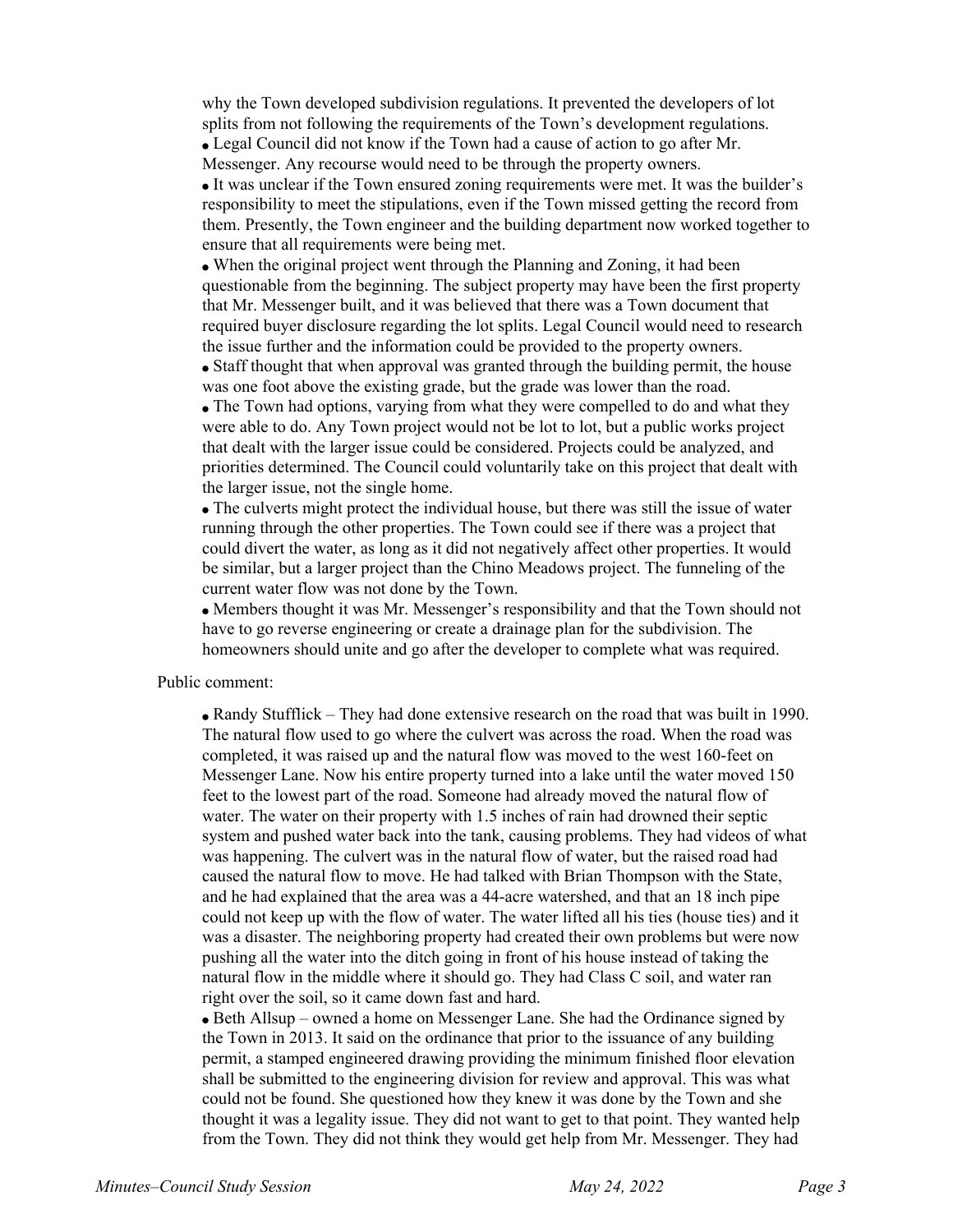reached out to him with questions, and he was friendly, but would never respond back with the information. She thought the ordinance was a legally binding document that had been signed by Mayor Chris Marley. She had not received any disclosures for the property.

Council, Town Attorney, and staff discussed the following:

• There was nowhere else that the engineered documents could be stored. Staff explained that there were court cases that held the builder responsible for code violations, even if the Town missed it. It was a set legal precedence. The Town's remedies would not be what the current property owner would want as a solution and would not affect the person that built the property and left it.

• There were no engineer records or designs for the road. Staff thought it was possible that the road had likely been a farmer's dirt road that had been used as a water catchment. When it was paved, they had chip sealed over what had been there. Staff thought the natural flow was through the culvert. The road's low point and location was offset from the culvert. In a 100-year flood situation, there would be water everywhere over the road and it would be inundated.

### 3) ADJOURNMENT

MOVED by Councilmember Lon Turner, seconded by Councilmember Cloyce Kelly to adjourn the meeting at 5:41 p.m.

AYE: Mayor Jack Miller, Vice-Mayor Annie Perkins, Councilmember Tom Armstrong, Councilmember Eric Granillo, Councilmember Cloyce Kelly, Councilmember John McCafferty, Councilmember Lon Turner

## **7 - 0 PASSED - Unanimously**

Jack W. Miller, Mayor

ATTEST:

 $\mathcal{E}$ *in N. Deskins* 

Erin N. Deskins, Town Clerk

## CERTIFICATION:

Meeting of the Town Council of the Town of Chino Valley, Arizona held on the 24th day of May I hereby certify that the foregoing minutes are a true and correct copy of the minutes of the Regular , 2022. I further certify that the meeting was duly called and held and that a quorum was present.